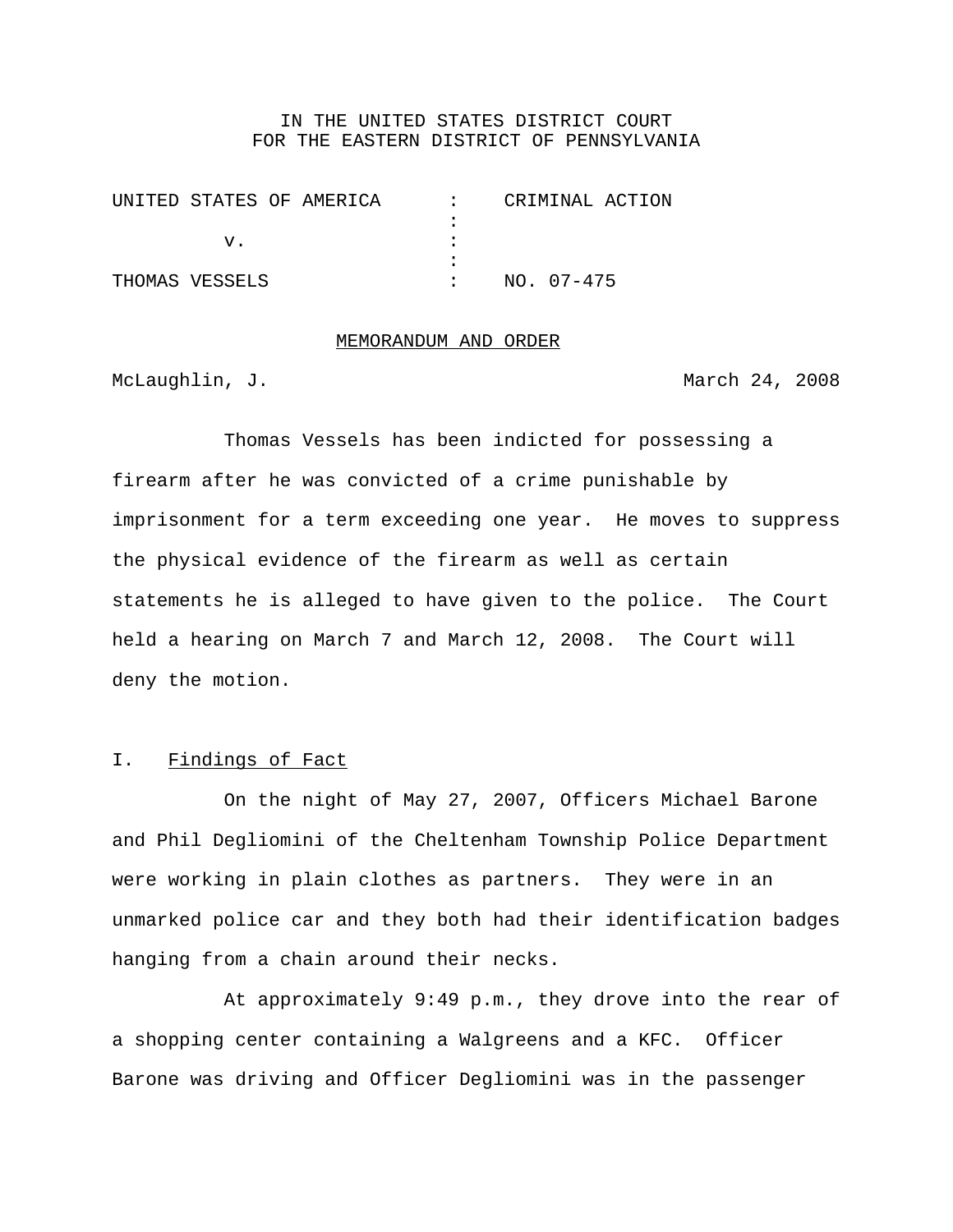seat. There was a brick wall in the area with dumpsters on the other side of the wall and beside the wall. It was a very rainy night but there were numerous light poles throughout the parking lot.

There was a difference in the testimony of the two officers concerning where the defendant was standing when they first saw him. Officer Degliomini testified that the defendant was standing against a dumpster with his back to their car. The defendant appeared to be urinating. Officer Barone testified that the defendant was standing approximately in the center of a concrete wall next to the dumpster. Officer Barone also testified that the defendant appeared to be urinating. The Court does not need to decide whether the defendant was standing in front of the concrete wall or the dumpster because it does not change the legal analysis.

Both officers saw another male in the area as well as a retirement bus that transports people from a retirement home in the Ambler area. The second male walked quickly around the bus and out of the view of the police. They had no further contact with him.

Officer Barone had his headlights on and they were shining on the back of the defendant. The police were about ten to fifteen feet from the defendant. Officer Barone opened the window as he was approaching and by the time he came to a stop,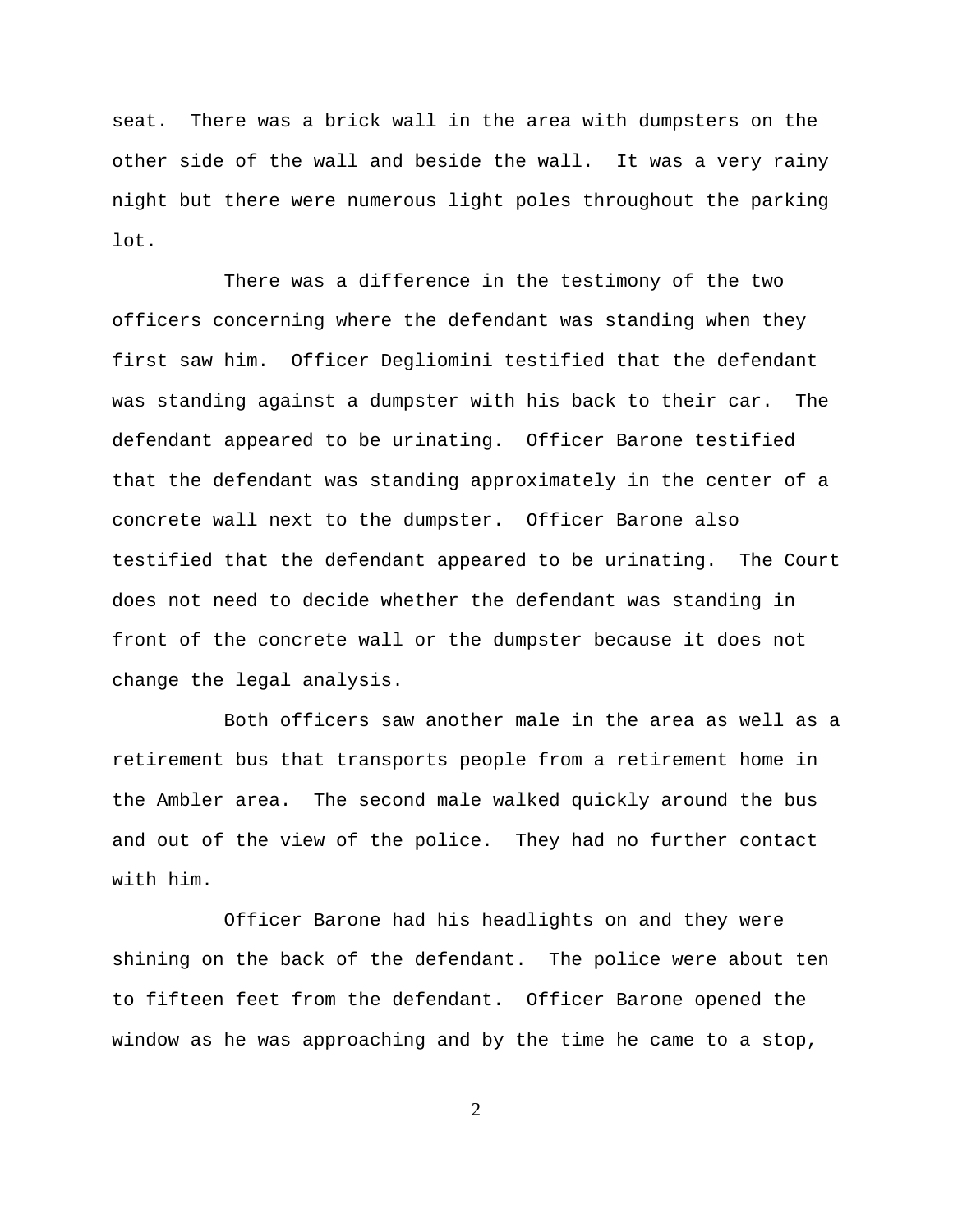the window was completely open. He said to the defendant, "Yo, what are you doing?" Mr. Vessels turned around to look at him. Officer Barone then said, "Police, stay right where you're at." Mr. Vessels fled on foot up an embankment next to the concrete wall. Neither officer made any physical contact with the defendant before he ran up the embankment. Officer Barone did not get out of the car. Officer Degliomini made no statements to Mr. Vessels and did not get out of the car.

After Mr. Vessels ran up the embankment, Officer Barone pulled his car out onto Limekiln Pike and made a left on Limekiln Pike and another immediate left into the parking lot of Walgreens. The officers never lost sight of Mr. Vessels. In running, Mr. Vessels tripped over a cement barrier and fell to the ground. Officer Barone could hear some sort of metal object hit the ground and slide across the ground. They were between 50 and 60 feet away from Mr. Vessels. Officer Barone could not tell what the object was. Officer Degliomini saw what appeared to be a handgun come out of the defendant's waist area and hit the ground.

Mr. Vessels immediately jumped up and continued to run. He ran in the direction of Cheltenham Avenue as if he was going to run across it. Officer Degliomini then got out of the car to chase Mr. Vessels on foot. Officer Barone went after Mr. Vessels in the car. Mr. Vessels ran in a south direction between the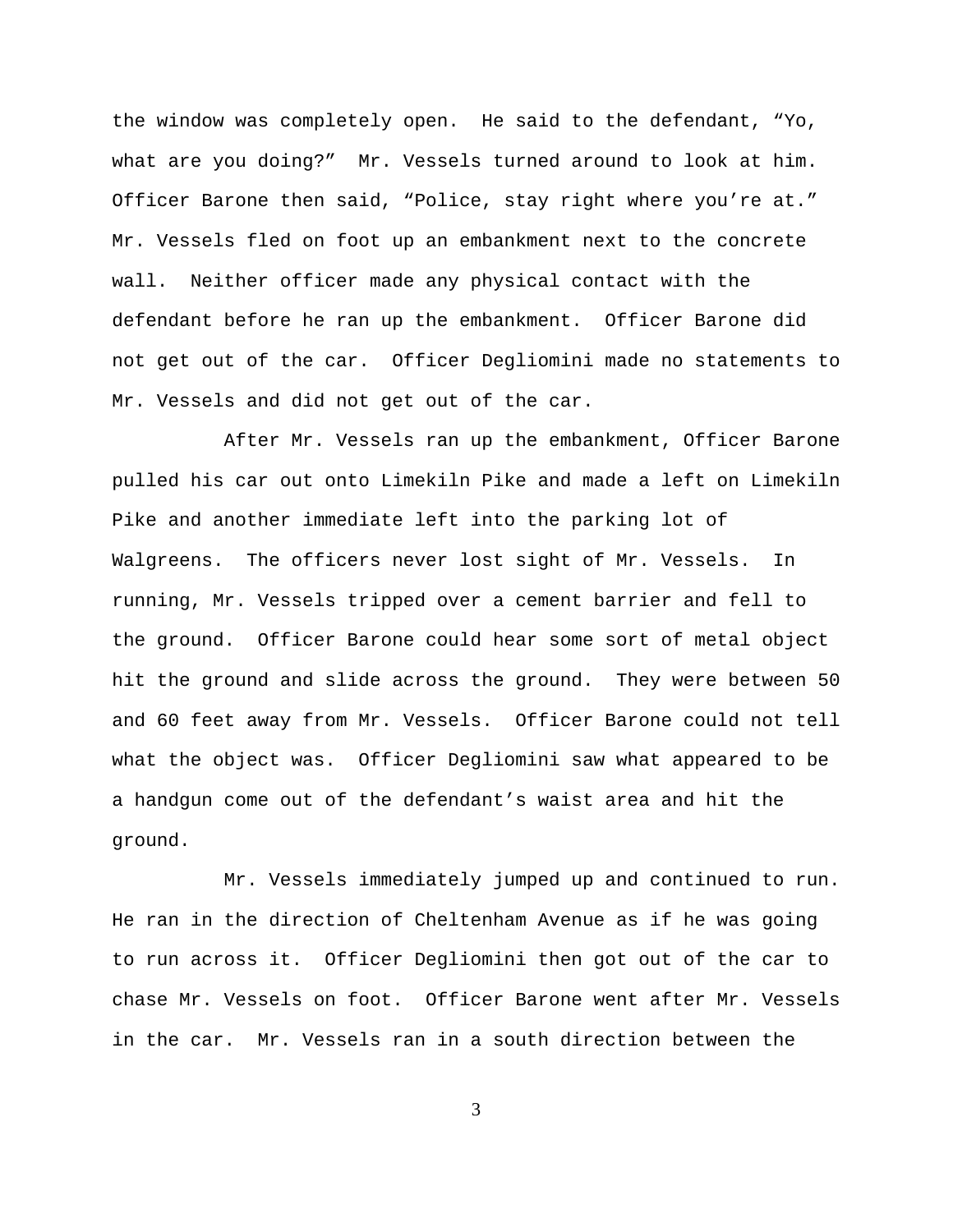buildings towards the rear alley way. Officer Barone went west on Cheltenham Avenue and made a right. He made a left at the traffic light at Limekiln Pike and Cheltenham Avenue and then made another immediate left onto the rear alley way and continued in an east direction down the alley way.

Officer Barone drove past his partner and drove the car right up along the side of Mr. Vessels. The officer drove the front right corner of the car up to the side of a fence to block any further pathway of Mr. Vessels. Officer Barone jumped out of the vehicle and ran to the rear. He yelled to Mr. Vessels, "Police. Get down on the ground. Get down on the ground." Mr. Vessels did not comply. The defendant lowered his shoulder and ran towards him and Officer Degliomini. They attempted to take Mr. Vessels down to the ground but were not successful. They got into a wrestling struggle with him and they kept him pinned to the rear trunk of the vehicle until more officers arrived. The defendant did not try to strike either of them. He was just trying to get away. It took two or three other officers in addition to the two of them to hold him down and get him handcuffed.

While the two officers had Mr. Vessels pinned to the rear trunk of the car, Mr. Vessels blurted out "I can't go away, I can't go away." The police placed the defendant in the rear of one of the marked police cars when they handcuffed him.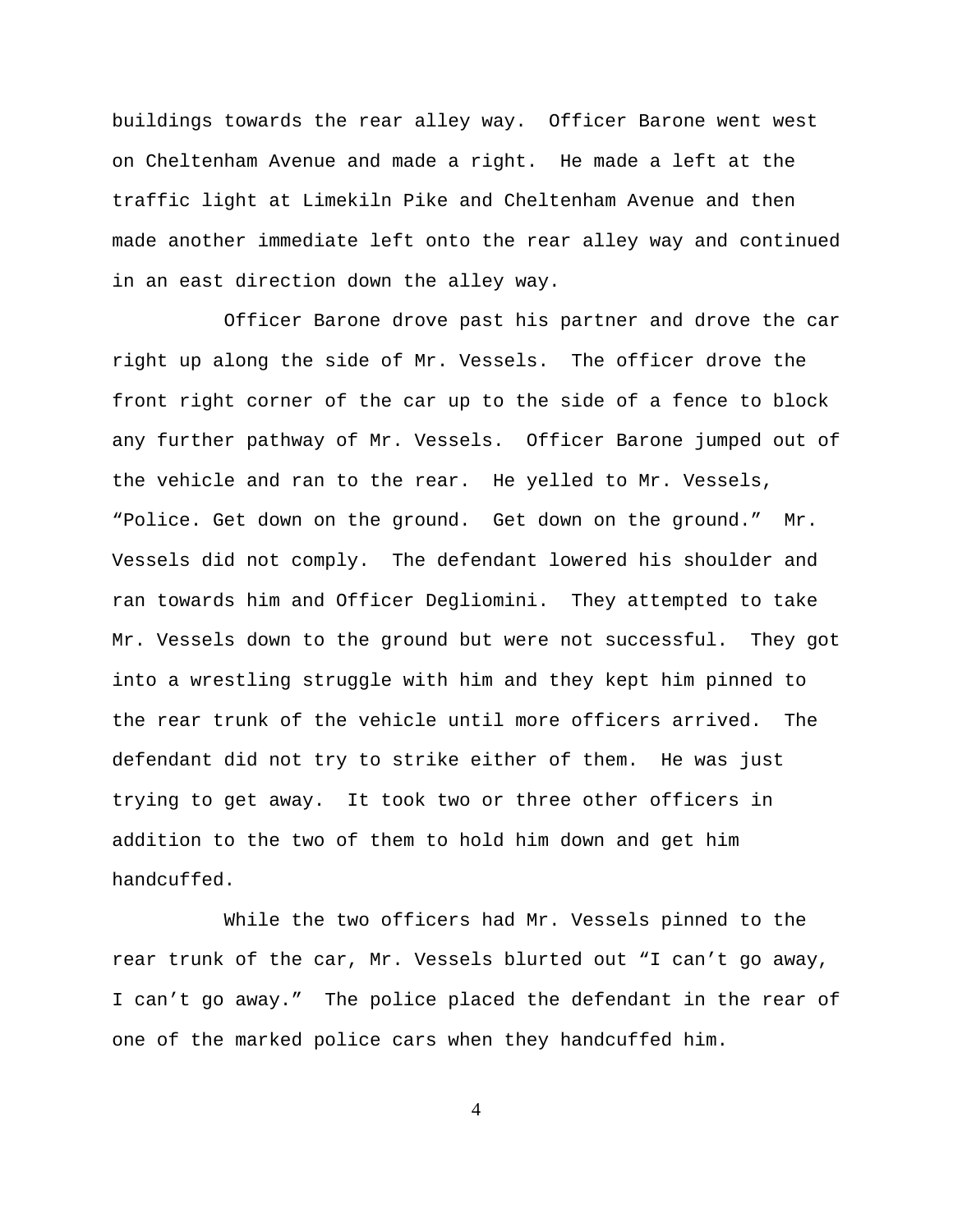The officers then went back to the Walgreens lot and found a handgun where the defendant fell . It was about 15 minutes between the time the defendant tripped and they returned to the scene. The officers secured the scene and called for the supervisor. Their supervisor came over and photographed the gun where it was laying. The gun was placed into an evidence bag.

At the station, Officer Barone tried to get personal information from Mr. Vessels. When Officer Barone asked him his current address, he responded by saying, "Man, I know I'm going away for a long time. I knew I shouldn't have done it. We were just about to rob the KFC." That statement was not in response to any questioning. Officer Barone then asked the defendant for his current address. Mr. Vessels asked if he was charging him with robbery. The officer had not discussed robbery with the defendant prior to that time. He told the defendant that he was not charging him with robbery. Officer Barone told the defendant to stop talking and read him his Miranda rights. The defendant said he understood them and waived his rights and agreed to speak. After that, the defendant asked if Officer Barone could help him and if he could not help him, the defendant asked if he could talk to somebody that could help him. The defendant said that he has cooperated before and "knows some stuff."

When he was in a holding cell, the defendant told Officer Barone that he had a child and wanted to know if there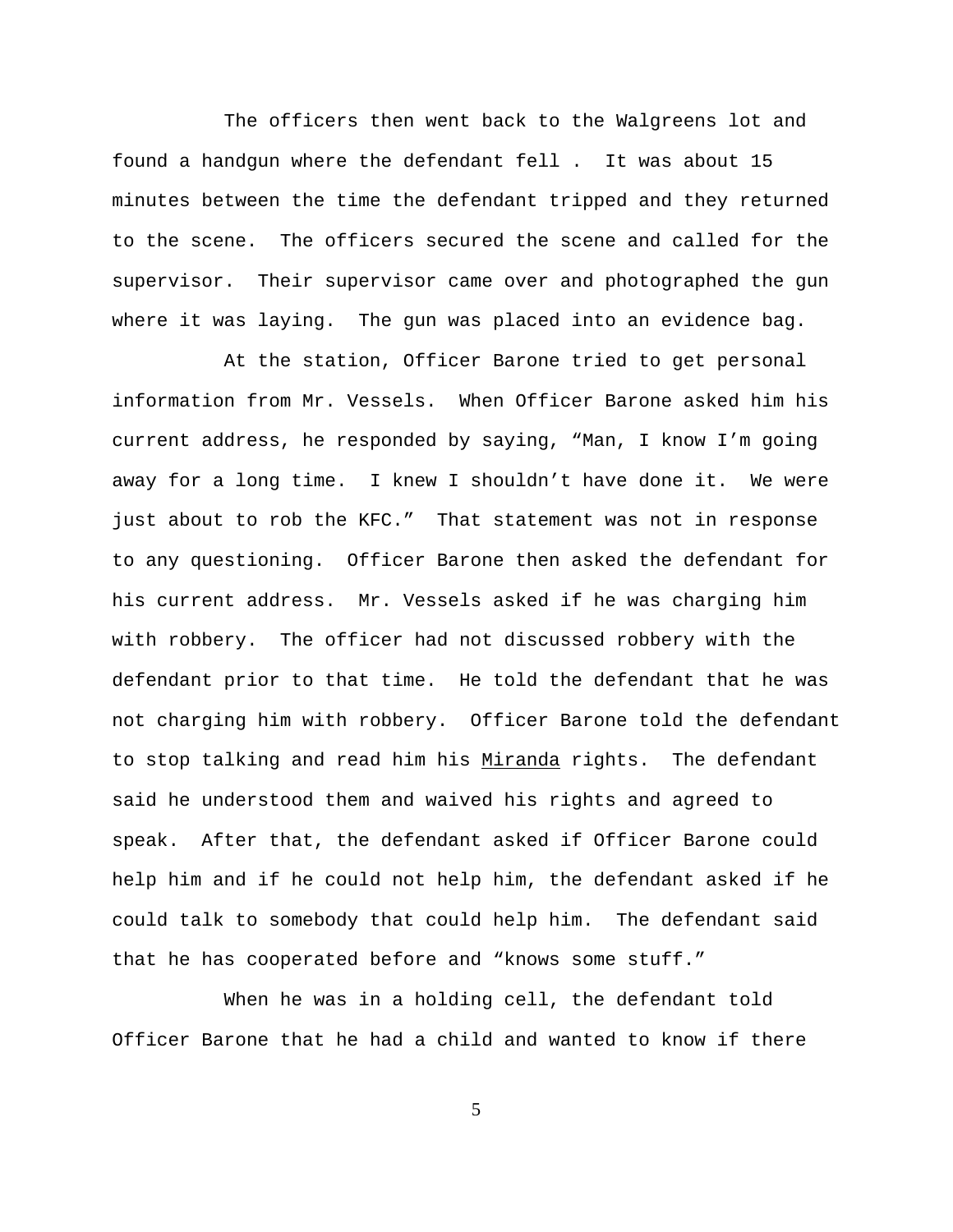was any way he could speak to his child on the phone because it may be the last time he talked to him for awhile. Asking questions about personal information is standard booking procedure.

Mr. Vessels was housed in one of the cell block areas. Detective Diane Chiofolo was walking up and down the cell block area working. Every time she walked by the defendant, he would shout at her to get her attention. He said that he wanted to talk to her, that he had information. "Time was of the essence." He did this about three or four times. He said that he knew a female D.A., but could not remember her name, and that he had information and it was important to speak to someone. Detective Chiofolo did not say anything to Mr. Vessels to elicit these statements. She does not believe that anybody else did either. She told him that she was very busy. She said that she was the only detective working that evening. She told him that if she had an opportunity, she would try to sit down and talk with him but she could not guarantee it. Detective Chiofolo got off three hours late and never got a chance to speak with Mr. Vessels. She is not aware that anyone else interviewed him.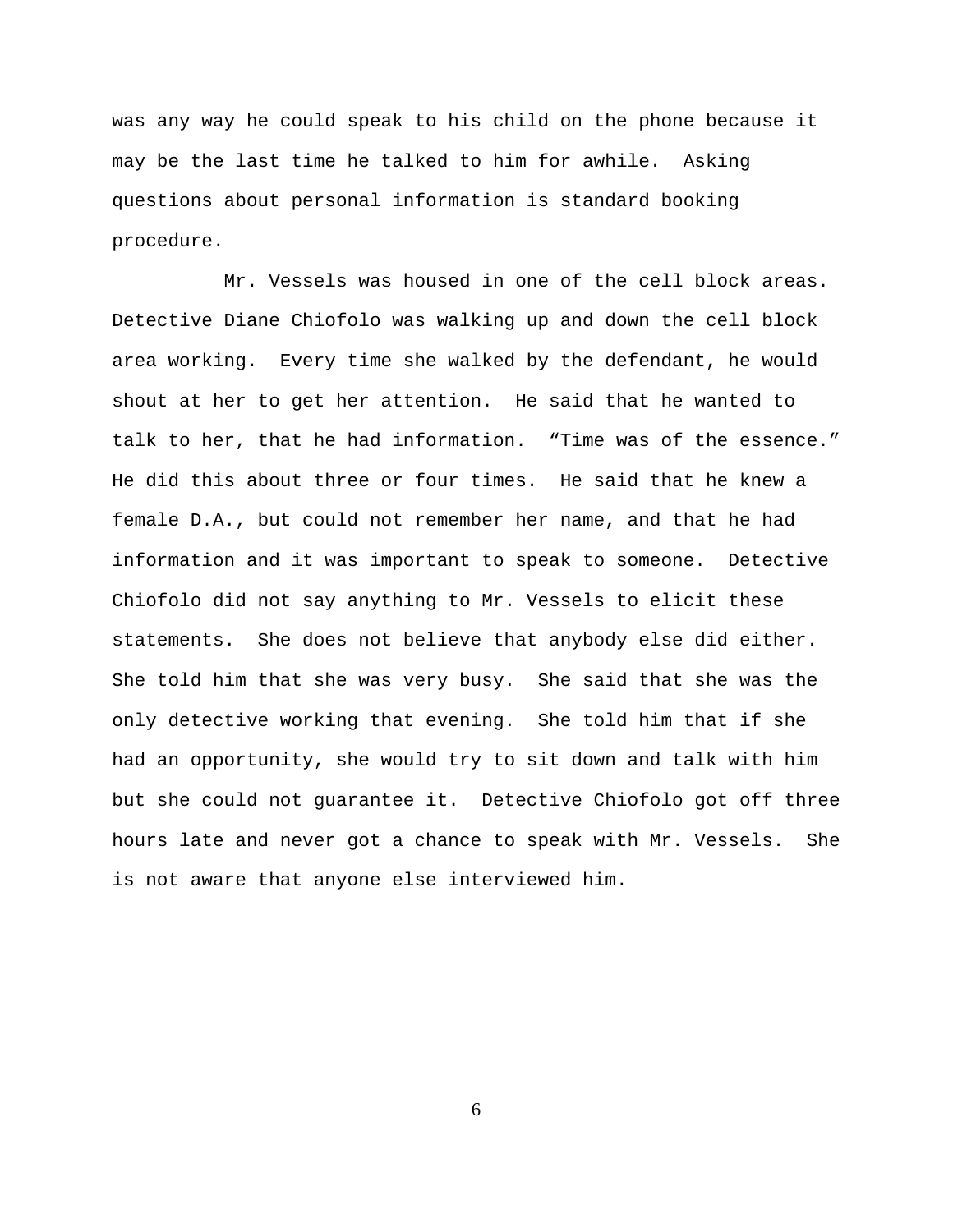#### II. Discussion

The defendant argues that his Fourth Amendment rights were violated when he was seized without articulable suspicion while standing at the wall/dumpster. He argues that everything that happened after the initial seizure was the fruit of the poisonous tree. The defendant also argues that whether or not his Fourth Amendment rights were violated, his Fifth Amendment rights were violated when he was interrogated before being given his Miranda rights.

The Court agrees with the defendant that the police did not have reasonable suspicion to seize the defendant when they saw him up against the wall/dumpster. The Court finds, however, that the police did not seize the defendant at that time.

An individual is seized "when the officer, by means of physical force or show of authority, has in some way restrained the liberty of a citizen." Terry v. Ohio, 392 U.S. 1, 19 n.16 (1968). "To constitute a seizure of the person, . . . there must be either the application of physical force, however slight, or, where that is absent, submission to an officer's 'show of authority' to restrain the subject's liberty." California v. Hodari D., 499 U.S. 621, 626 (1991); see also, United States v. Valentine, 232 F.3d 350, 358 (3d Cir. 2000), cert. denied, 532 U.S. 1014 (2001).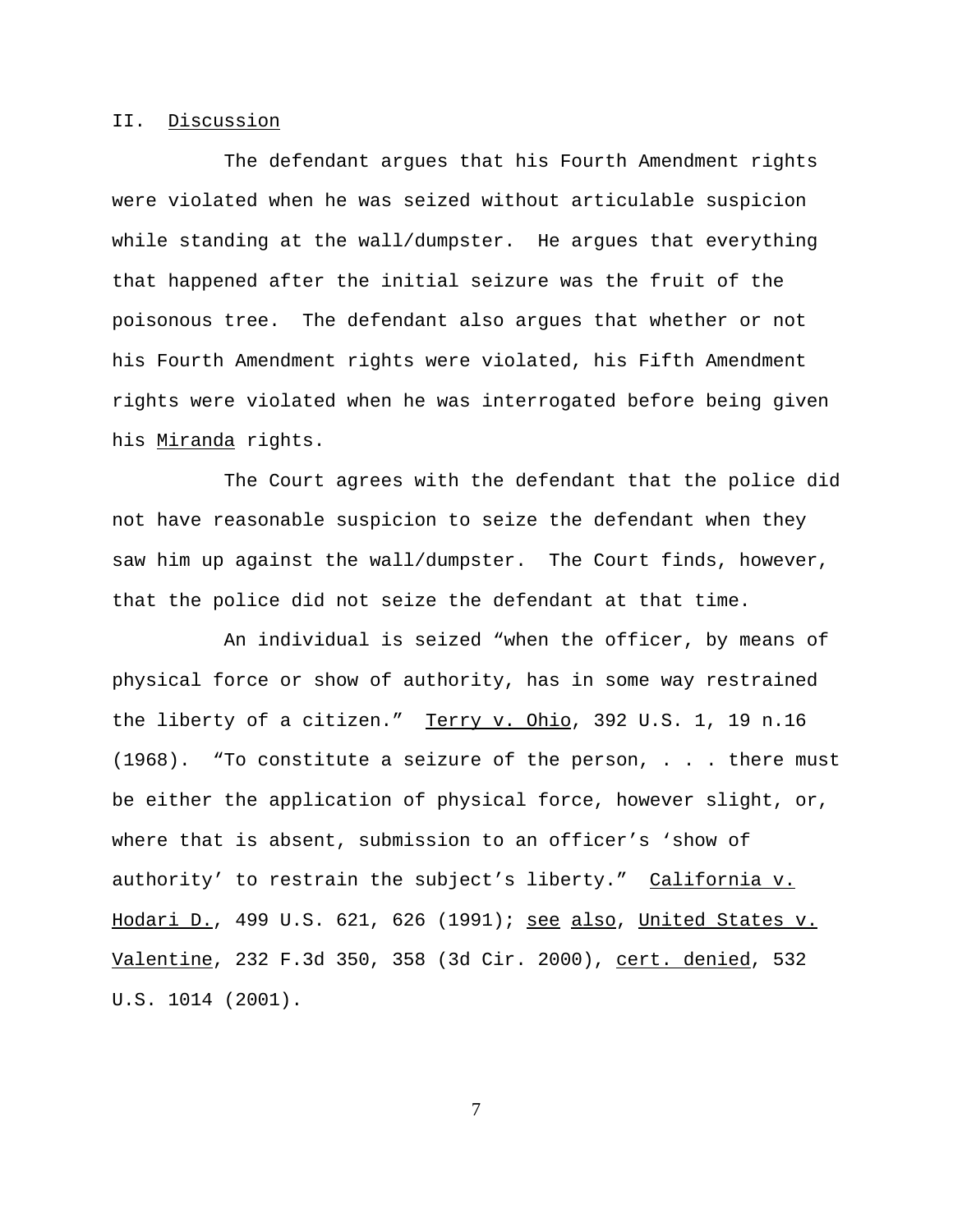The Court concludes that there was neither the application of physical force nor submission to an officer's show of authority in this case. There was no physical application of force. The only show of authority by Officer Barone was to identify himself as a police officer and to tell the defendant to stay where he was. Nor did the defendant submit to the show of authority. He turned, looked at the officer, and ran.

When the police did seize the defendant after he fled from them, they had not only reasonable suspicion but also probable cause to arrest him because Officer Digliomini saw him drop a firearm. That, coupled with his flight and his resistance of the officers, was probable cause to arrest.

The Court also concludes that there was no interrogation that resulted in the statements sought to be suppressed here. The defendant volunteered or blurted the statements out to the police when he was first seized and then later in the police station. The Court's decision that the statements should not be suppressed because of a constitutional violation does not mean that they are admissible during the trial of this case. The Court will consider at a later time, after hearing from the parties, whether any of them is admissible under the Federal Rules of Evidence.

An appropriate order follows.